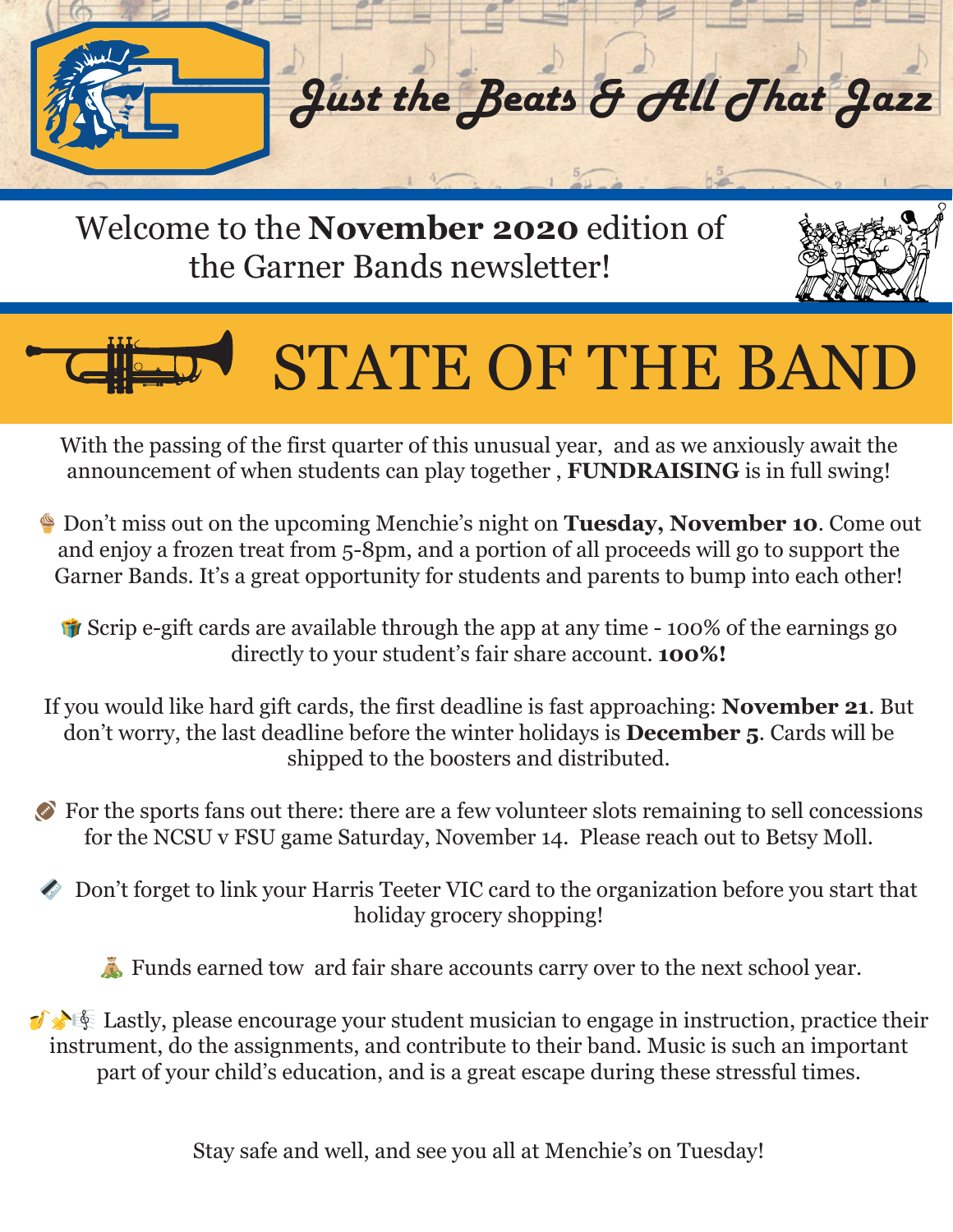

We are partnering with Harris Teeter's **Together in Education** initiative to raise money for the band!



Simply link your VIC card to account 6846 in the store or online; you can also send your name and VIC card number via email to Betsy Moll and she can link it for you!

## **Experience the right** way to fundraise





Shop gift cards from 750+ top brands to earn on things you buy. It's the best way to create opportunities for what's most important to you. No extra money spent. No extra time wasted.

Join with your organization's enrollment code:

EL887BA271673

[DOWNLOAD APP](https://shopwithscrip.page.link/?link=http%3A%2F%2Fraiseright.com&efr=1&apn=com.shopwithscrip.app&ibi=com.shopwithscrip.app&isi=1498234012)